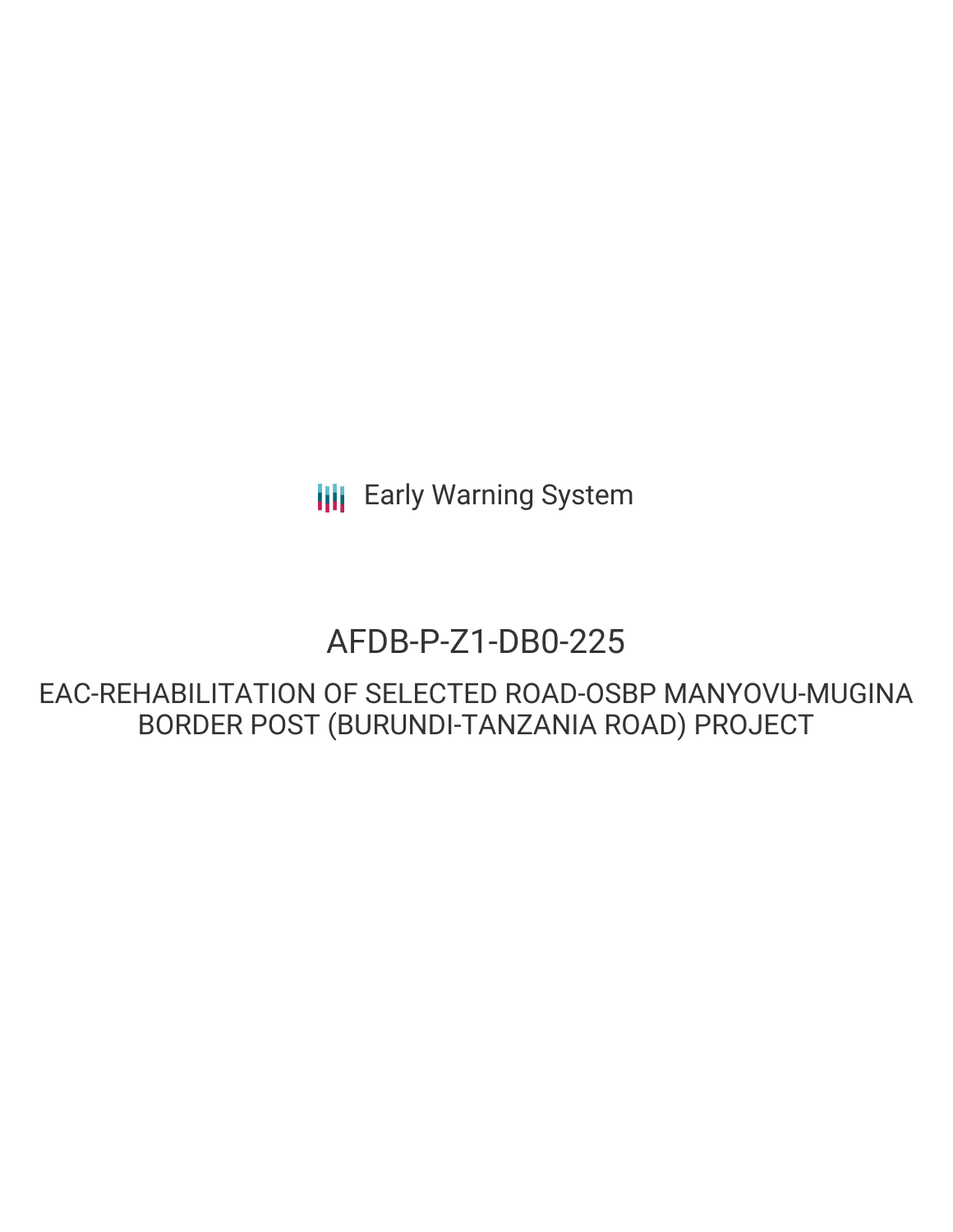

#### **Quick Facts**

| <b>Countries</b>              | Burundi, Tanzania               |
|-------------------------------|---------------------------------|
| <b>Financial Institutions</b> | African Development Bank (AFDB) |
| <b>Status</b>                 | Approved                        |
| <b>Bank Risk Rating</b>       | U                               |
| <b>Voting Date</b>            | 2018-11-29                      |
| <b>Borrower</b>               | EAST AFRICAN COMMUNITY (EAC)    |
| <b>Sectors</b>                | Transport                       |
| <b>Project Cost (USD)</b>     | $$0.25$ million                 |
|                               |                                 |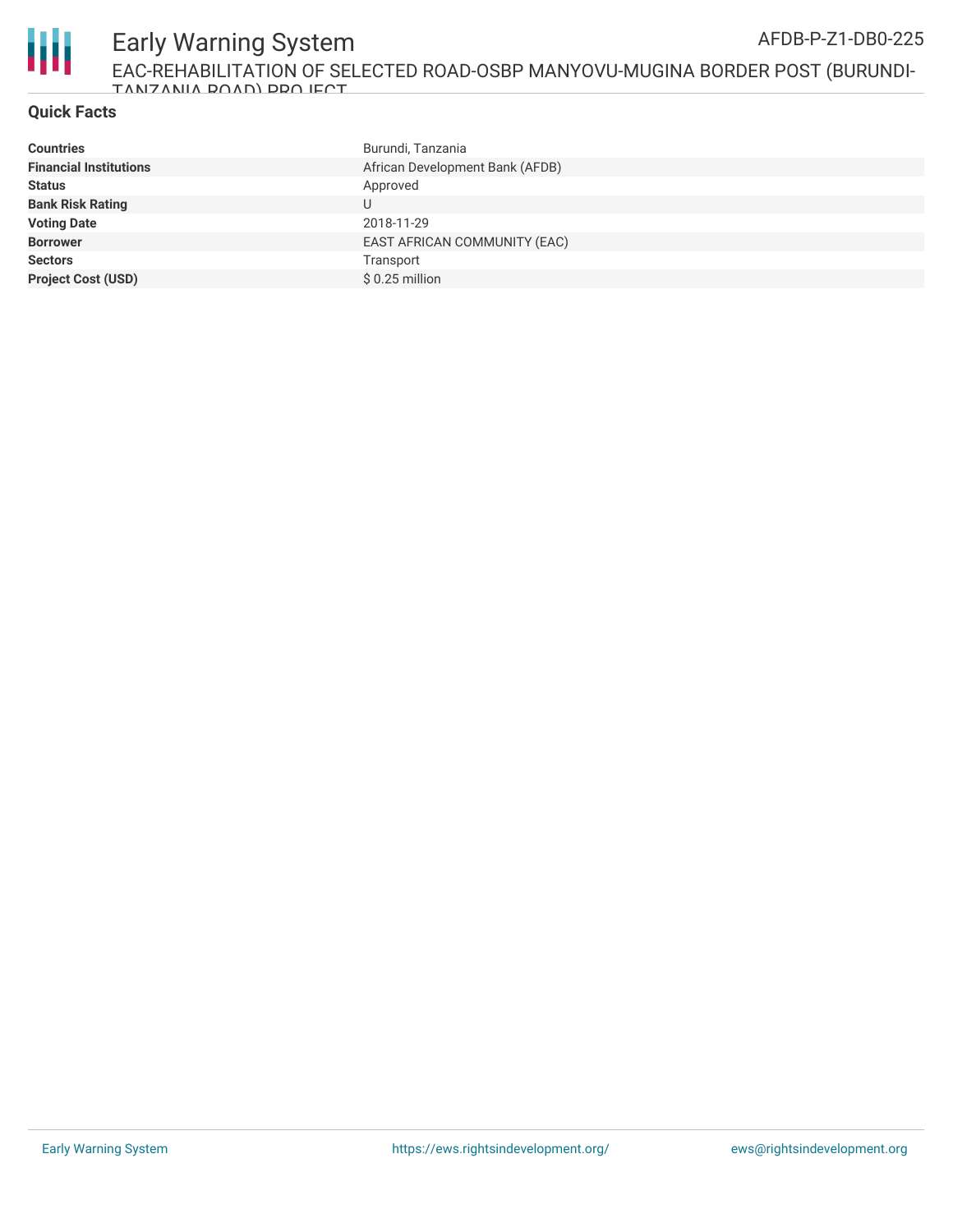

EAC-REHABILITATION OF SELECTED ROAD-OSBP MANYOVU-MUGINA BORDER POST (BURUNDI-TANZANIA ROAD) PROJECT

#### **Project Description**

Ш

No project information available at the time of disclosure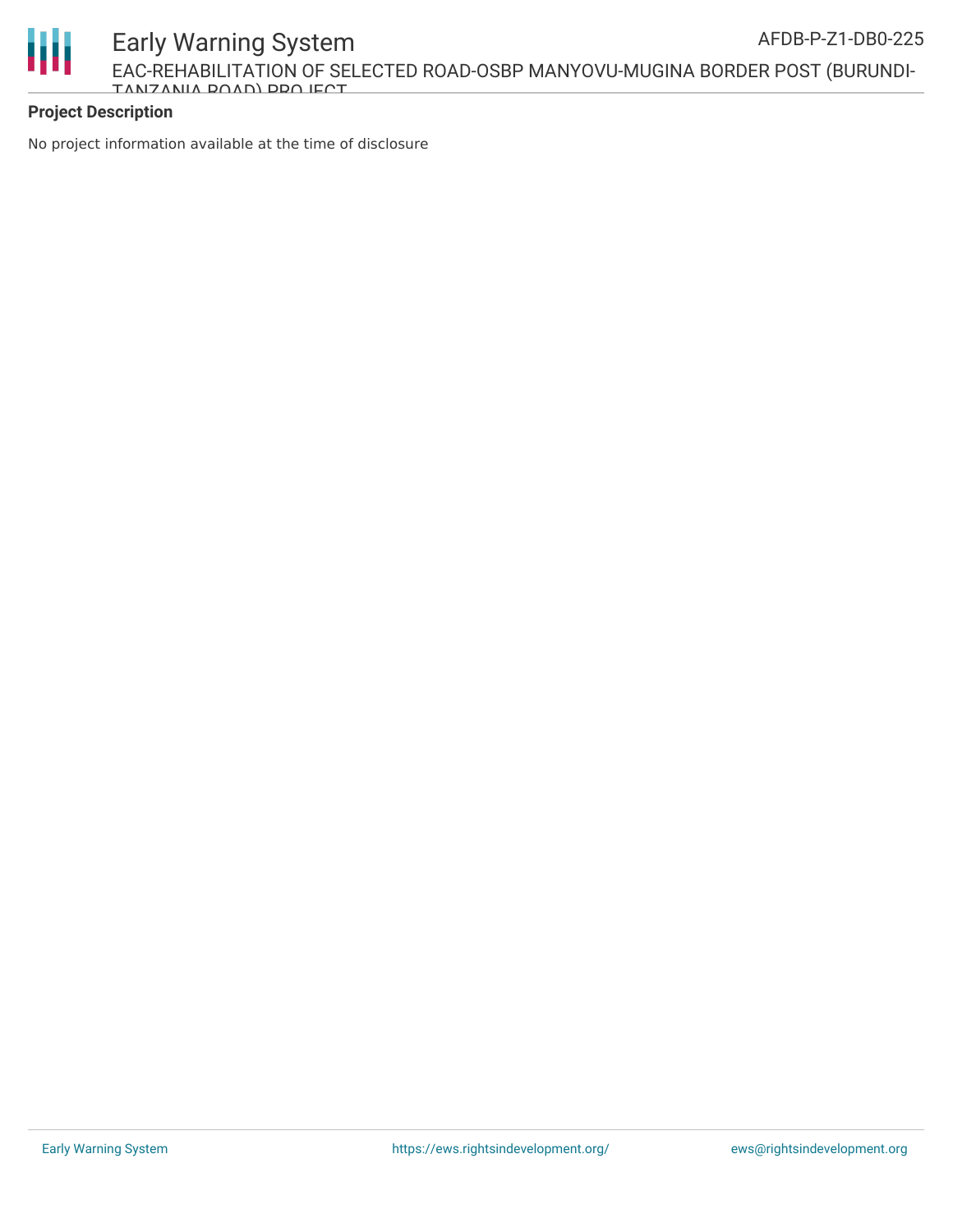Early Warning System



EAC-REHABILITATION OF SELECTED ROAD-OSBP MANYOVU-MUGINA BORDER POST (BURUNDI-TANIZANIIA DOAD) DDA IECT

## **Investment Description**

African Development Bank (AFDB)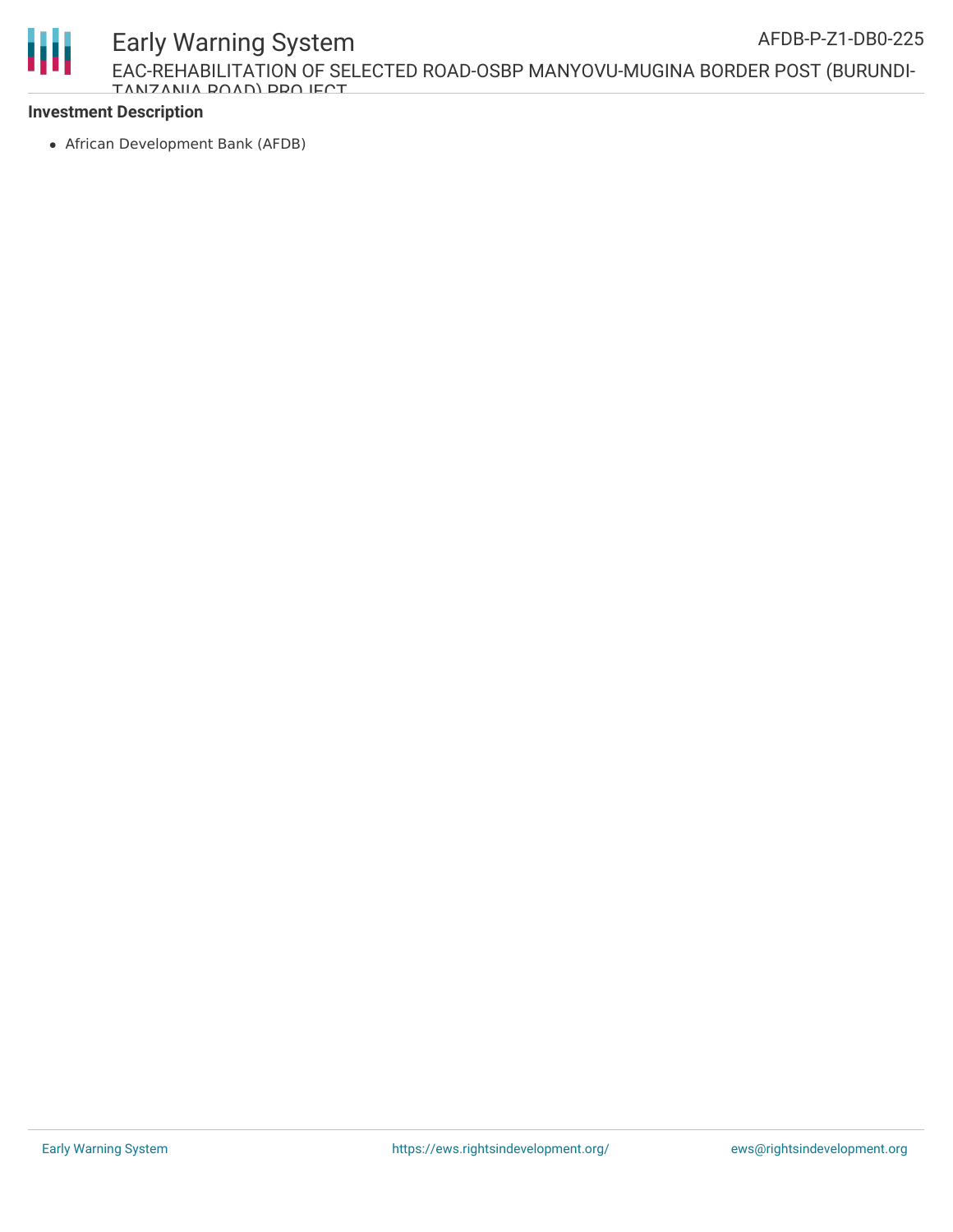

### **Contact Information**

NJOCK OUKOUOMI Judith Laure, PICU3

#### ACCOUNTABILITY MECHANISM OF AfDB

The Independent Review Mechanism (IRM), which is administered by the Compliance Review and Mediation Unit (CRMU), is the independent complaint mechanism and fact-finding body for people who have been or are likely to be adversely affected by an African Development Bank (AfDB)-financed project. If you submit a complaint to the IRM, it may assist you by either seeking to address your problems by facilitating a dispute resolution dialogue between you and those implementing the project and/or investigating whether the AfDB complied with its policies to prevent environmental and social harms. You can submit a complaint electronically by emailing crmuinfo@afdb.org, b.kargougou@afdb.org, b.fall@afdb.org, and/or s.toure@afdb.org. You can learn more about the IRM and how to file a complaint at https://www.afdb.org/en/independent-review-mechanism/.